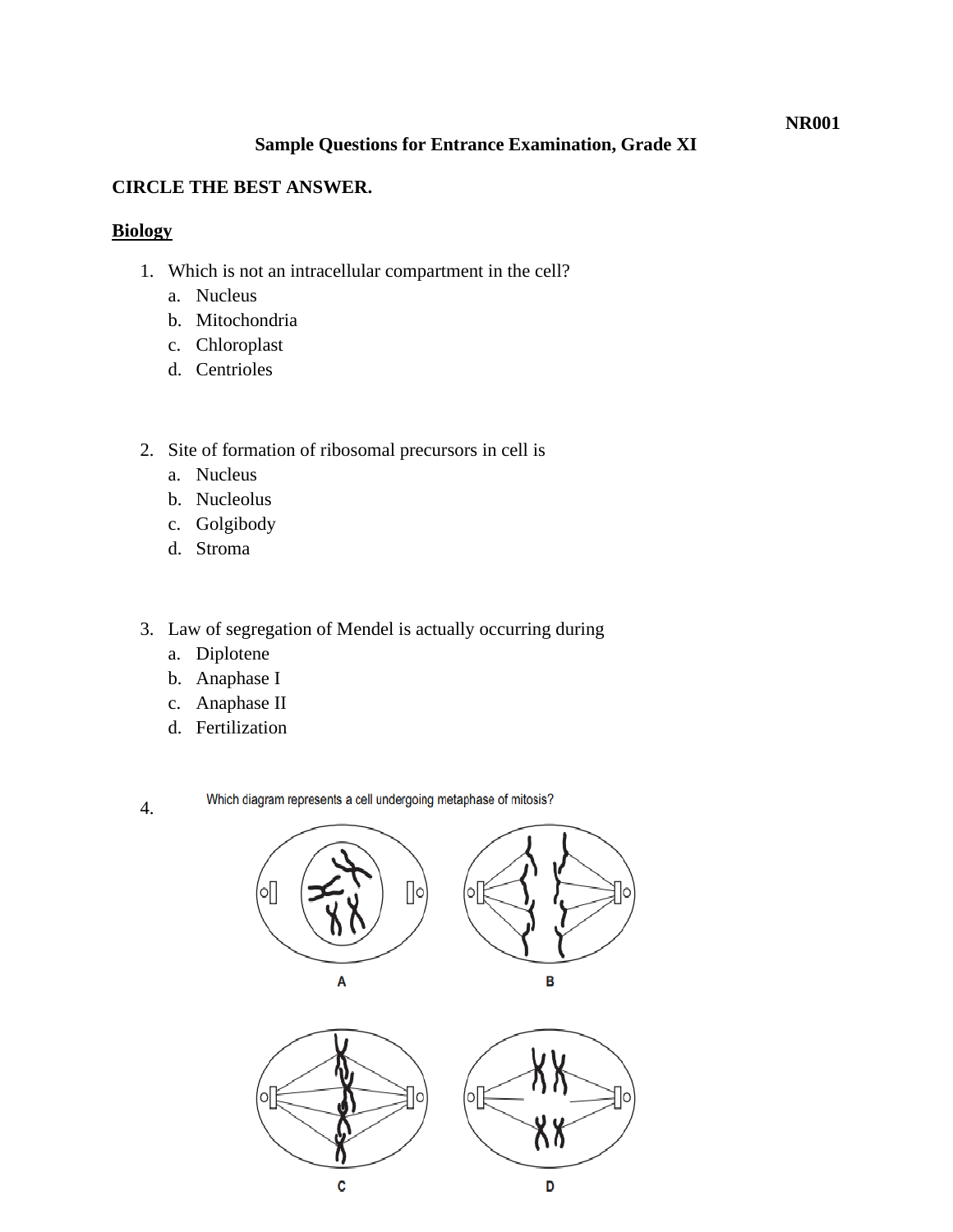# 5. Heredity lies within

- a. Species
- b. Genus
- c. Class
- d. Kingdom
- 6. Mendel'S dihybrid cross rartio is
	- a. 1:2:1
	- b. 9:3:3:1
	- c. 3:1
	- d. 1:2:1:4:3:2

## 7. What is present in RNA instead of thymine?

- a. Uracil
- b. Adenine
- c. Guanine
- d. Cytosine
- 8. Reserve food material in plant is
	- a. Glycogen
	- b. Manitol
	- c. Starch
	- d. All
- 9. Plant cell differ from animal cell in having
	- a. Plastids
	- b. Mitochondria
	- c. Plastids and mitochondria
	- d. Plastids and cell wall
- 10. Who is regarded as father of Botany:
	- a. Aristotle
	- b. Theophrastus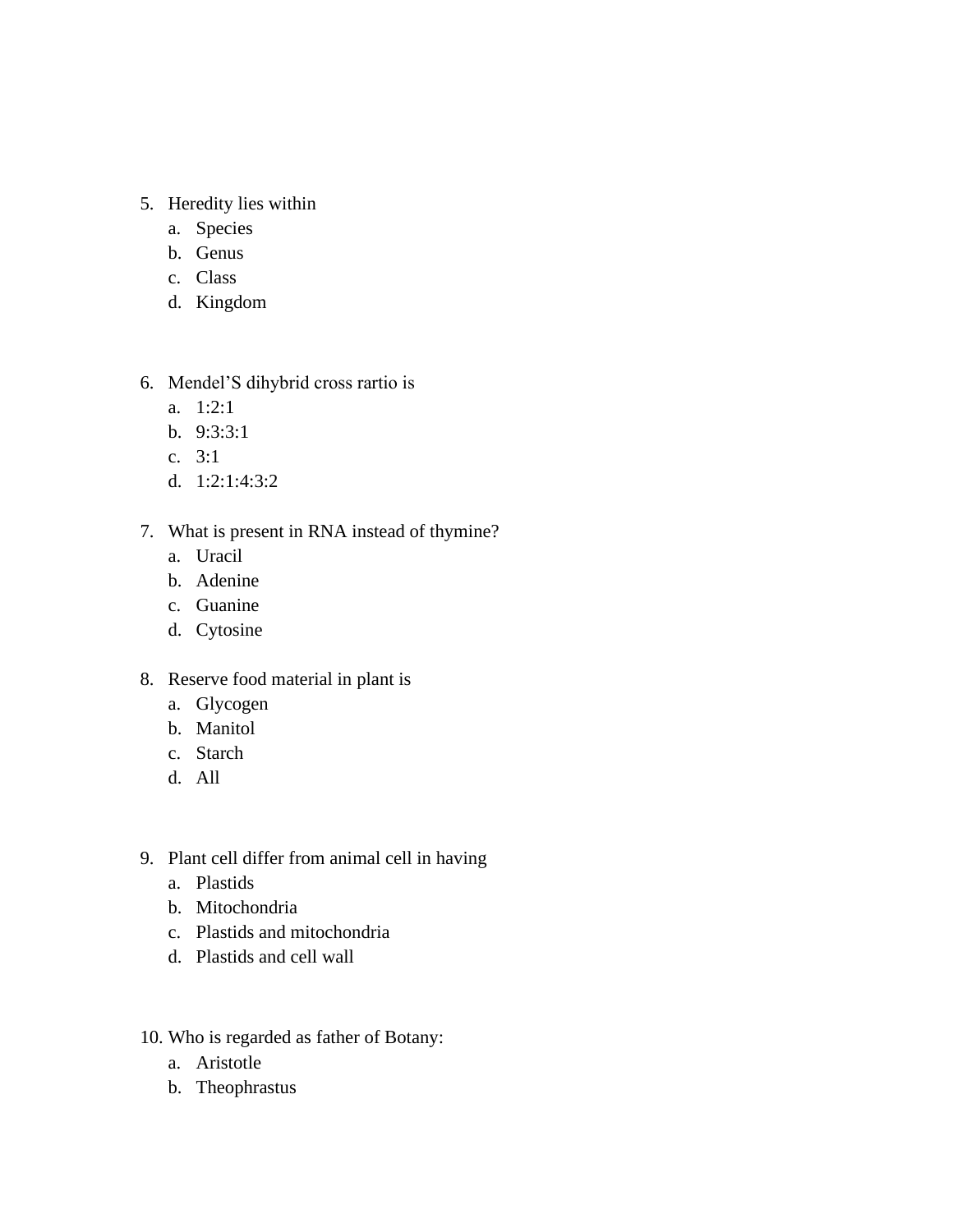- c. Lamarck
- d. Linnaeus
- 11. Which branch of biology deals about development of organism from simpler complex?
- a. Molecular biology
- b. Paleontology
- c. Evolution
- d. Histology
- 12. Which gland release growth hormone
- a. Pituitary
- b. Thyroid
- c. Pancreas
- d. Gonads
- 13. Thigmotaxis is related to
- a. Centre of gravity
- b. Water current
- c. Temperature
- d. Touch

## 14. Identify the kingdom: WITHIN SINGLE CELL ALL LIFE PROCESSES ARE COMPLETED

- a. Porifera
- b. Protozoa
- c. Arthropoda
- d. Chordata
- 15. Which of the following is not sterile in honeybee, except
- a. Drone
- b. Worker
- c. Larva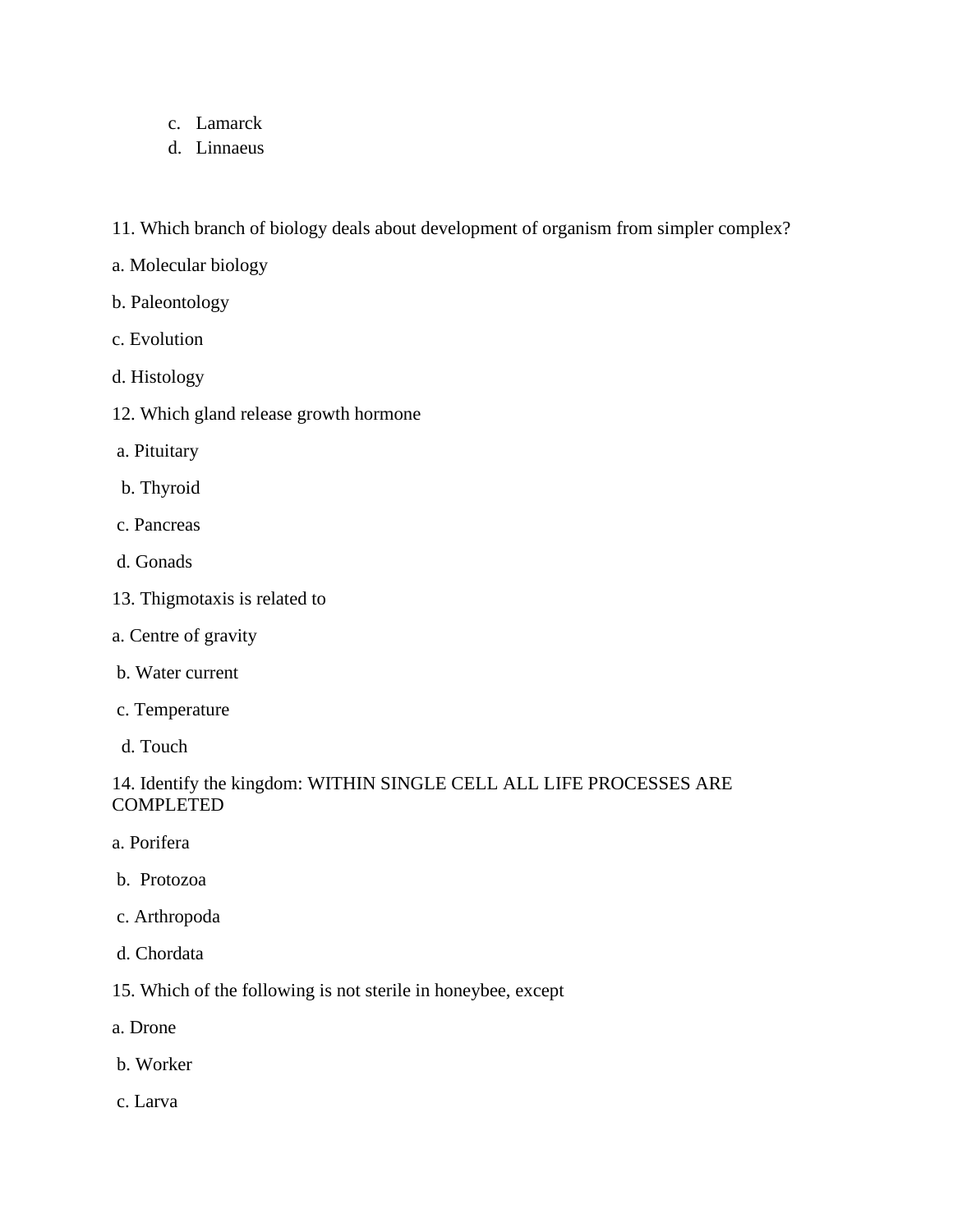#### d. Queen

- 16. Which of the following is connecting link between Reptiles and birds?
- a. *Archaeotpryx*
- b. Tadpole
- c. Peripatus
- d. Leech
- 17. What is the functional unit of nervous system?
- a. Nephrone
- b.Neurone
- c. Brain
- d. Capillaries
- 18. The lowermost atmospheric surface of the earth is called
- a. Troposphere
- b. Stratosphere
- c. Mesosphere
- d. Thermosphere
- 19. Which of the following is arthropod?
- a. Earthworm
- b.Silver fish
- c. Liver fluke
- d.Snail
- 20. In mammalian heart mitral valve guards the opening between
- a. Right auricle and right ventricle
- b. Left auricle and left ventricle
- c. Pulmonary vein and left auricle
- d. At the opening of aorta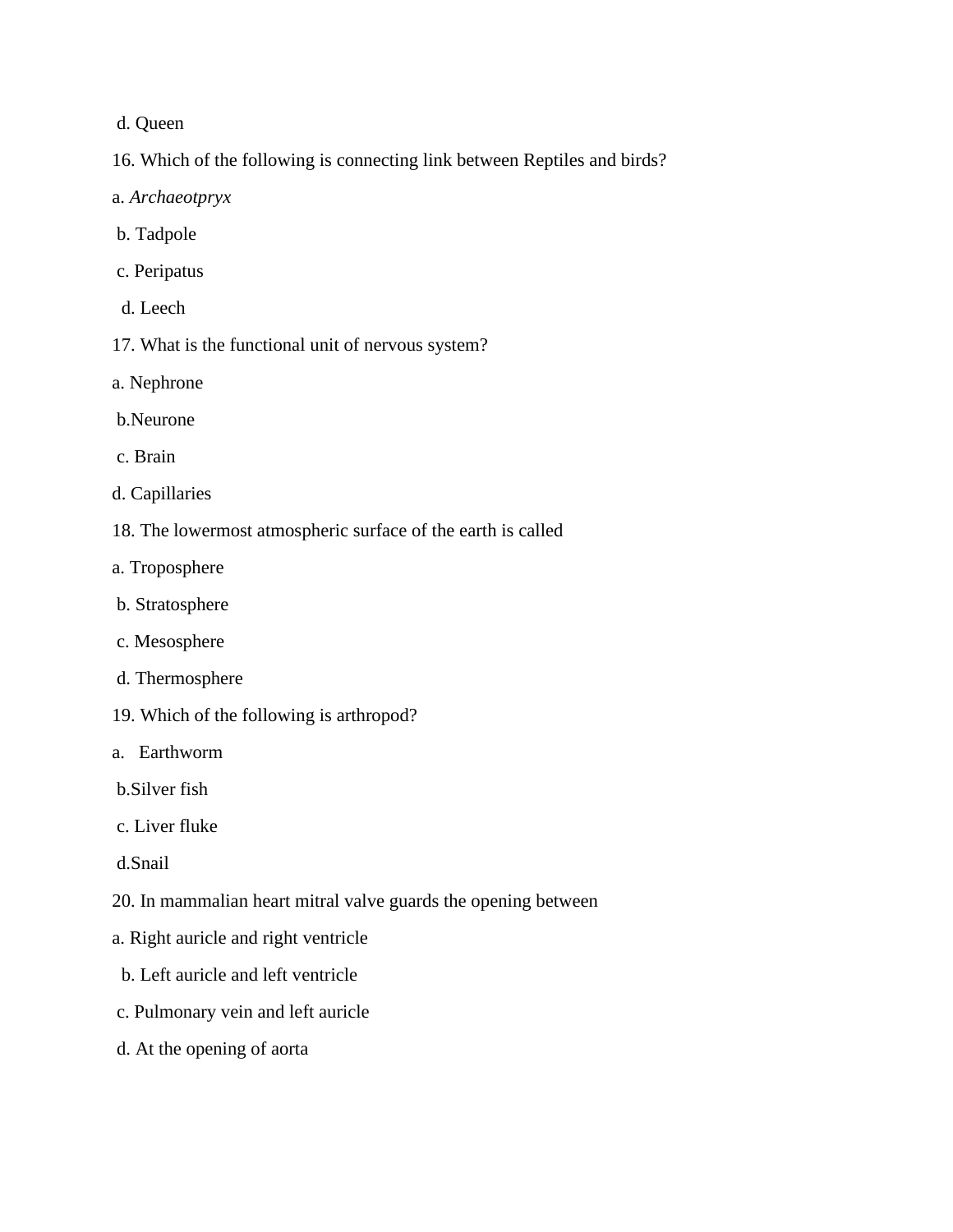# **Chemistry**

1.The atomic number of Gold is

- a. 47
- b. 79

c. 89

d.77

- 2. Which of the following is an ionic compound?
- a. CH<sup>4</sup>
- b. H2O
- c. NH<sup>3</sup>
- d. MgO

3. The isotope which contains equal number of protons, electrons and neutrons is

- a. Protium
- b. Deuterium
- c. Tritium
- d. None
- 4. The laughing gas is
- a. Nitrous oxide
- b. Nitric oxide
- c. Nitrogen trioxide
- d. Nitrogen pent oxide
- 5. A solution having pH=0 is
- a. acidic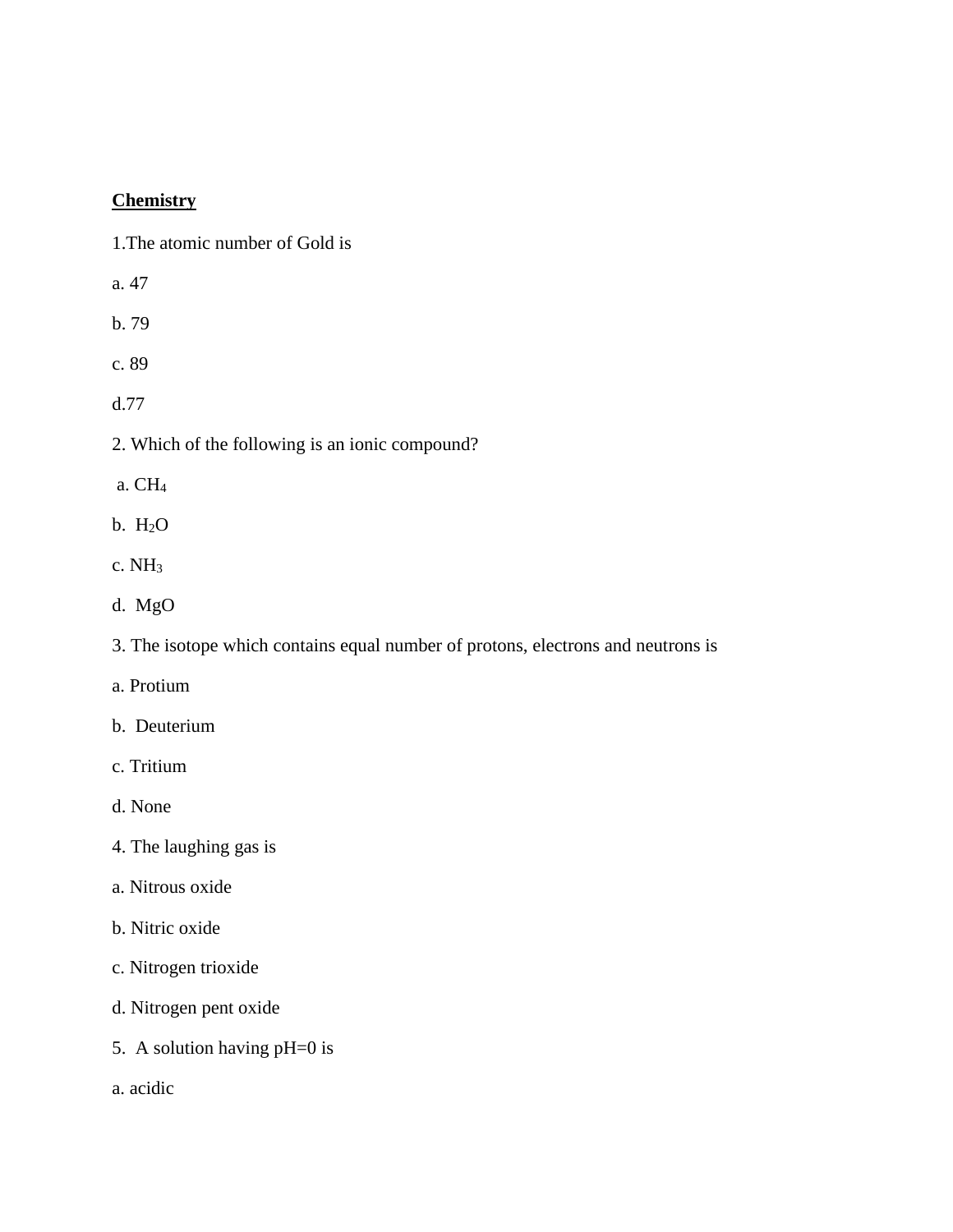b. basic

c. Neutral

d. alkaline

- 6.The monomer of P.V.C is
- a. Glycol
- b. vinyl chloride
- c. succinic acid
- d. polystyrene
- 7. Which one is the molecular formula of washing soda?
- a. Na2CO<sup>3</sup>
- b. NaHCO<sub>3</sub>
- c.Na2CO3.10H2O
- d. Na2CO3.5H2O
- 8. In an exothermic reaction
- a. heat is evolved
- b. heat is absorbed
- c. heat is trapped
- d. heat is not involved
- 9. The compounds having general formula  $C_nH_{2n-2}$  represent
- a. alcohol
- b. alkane
- c) alkene
- d) alkyne
- 10) ………….. is also known as Marsh gas
- a) ethane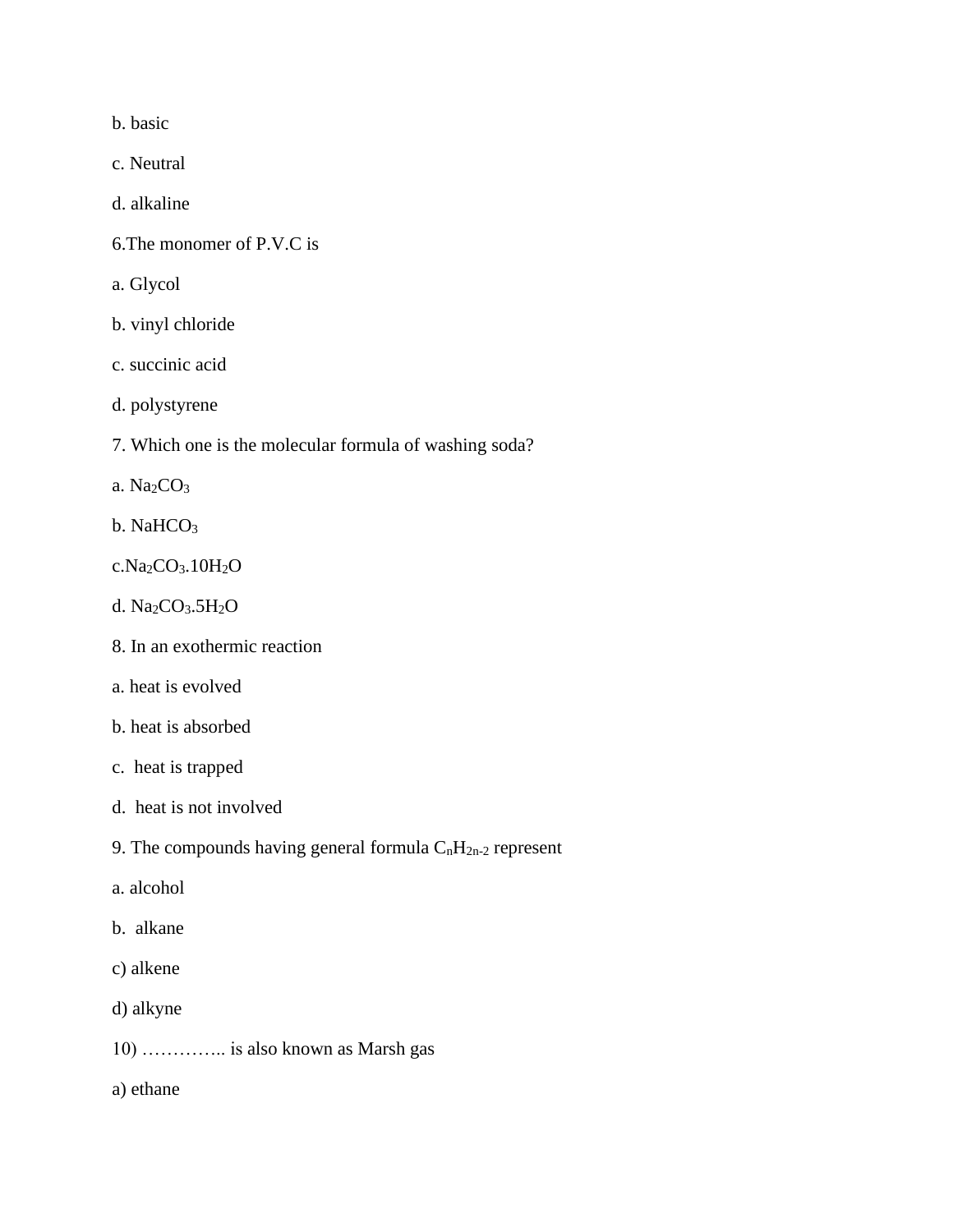b)methane

c) propane

d) ethane

11) Bauxite is an Ore of

a) Cu

b) Ag

c) Au

d) Al

12) The general electronic configuration  $n s<sup>2</sup> n p<sup>4</sup>$  represents group

a)VA

b)IIA

c)VIA

d) VIII

13) Which one of the given elements is the most reactive?

a) Fluorine

b) Chlorine

c) Bromine

d) Iodine

14) Which one of the following is a metalloid?

a)C

b) P

c)Ge

d) Pb

15) When few drops of phenolphthalein are added to caustic soda solution, the color changes to

a) yellow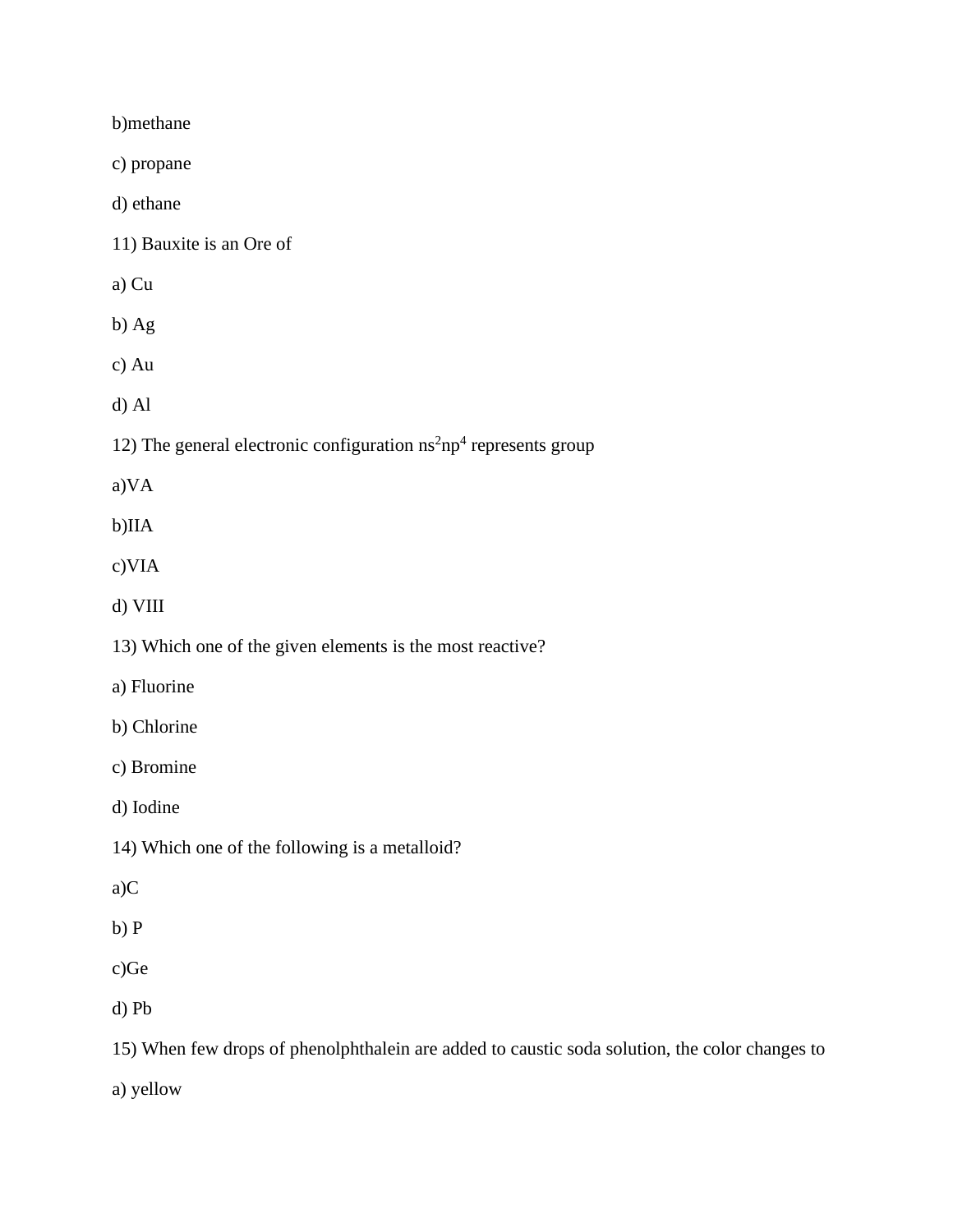b) pink

c) orange

d) colorless

16) The first organic compound synthesized in laboratory is

a) Methane

b) acetic acid

c) ethylene

d) urea

17) Compounds which have the same molecular formula but different structural formula are called

a) isotopes

b) isobars

c) isomers

d)polymers

18) A mole of a gas represents

a) its molecular mass in g

b)22.4 L volume at NTP

c)6.023 x 1023 molecules

d) All of these

19) Which of the following changes lime water to milky color?

a) Carbon monoxide

b) carbon dioxide

c) ammonia

d) Nitrogen

20) Which of the following is not a green house gas?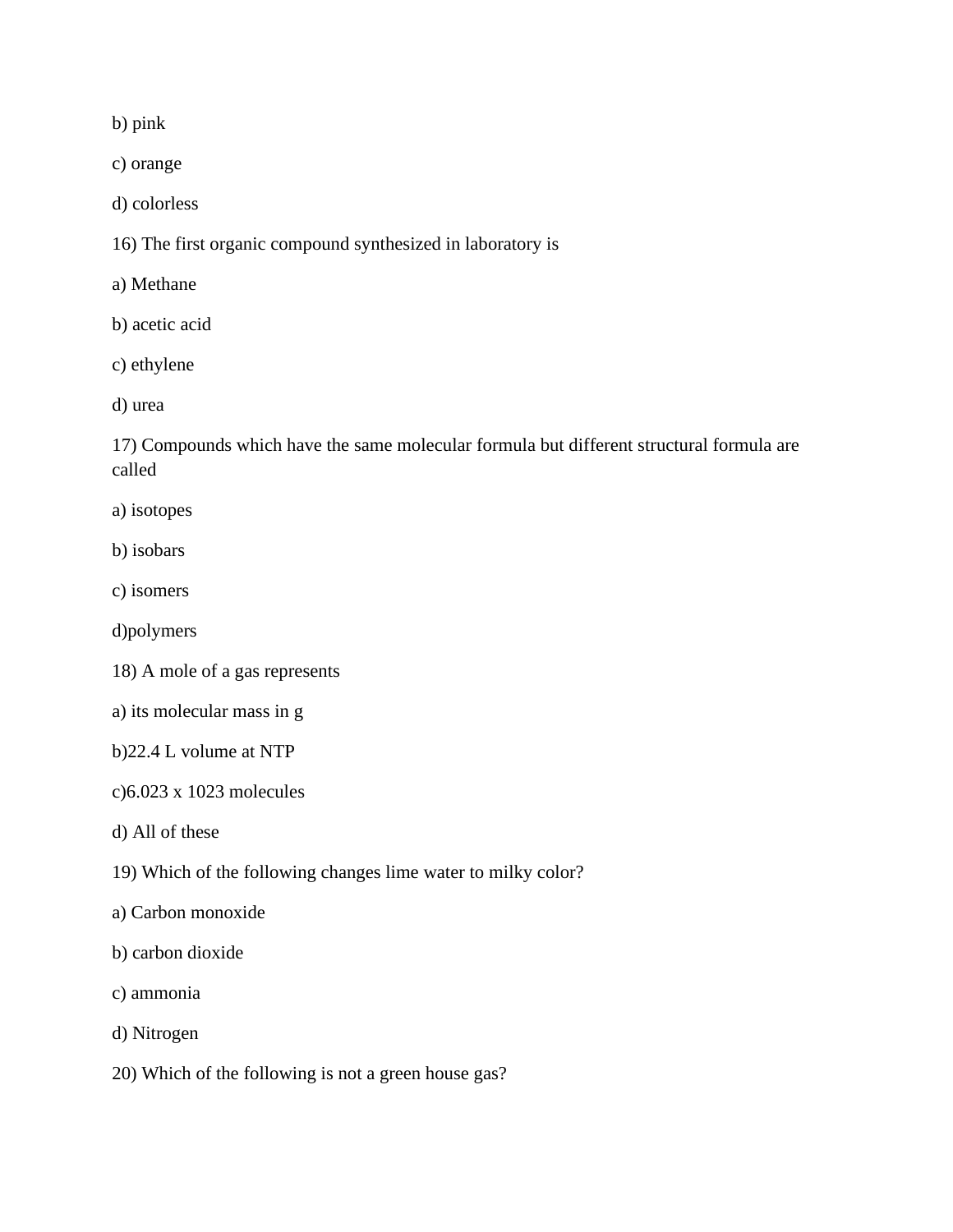a)  $CO<sub>2</sub>$ 

 $b)$  CH<sub>4</sub>

c)  $O<sub>2</sub>$ 

d) water vapour

#### **Mathematics**

1. If A and B are two non empty sets and  $n(A) = 70$ ,  $n(B) = 100$ , then what is the possible minimum

value of n(AUB)?

a. 100 b.70 c.30 d.170

2. In an a GP, the product of first three terms is 64. What is the second term?

a. 2 b. 4 c. 6 d. 8

3. Hrishikesh lives in Dhulikhel. His friend Purusttom and Chaitanya are 4km north and 3km east respectively far from his house. One day, Purusttom meets Chaitanya through the shortest distance in his morning walk and they go to meet Hrishikesh. Find, how much distance

do they walk in this morning walk.

a. 8. b. 12 c. 16 d. 20

4. What is the trigonometric ratio of 750 degree?

a. 1. b. 0 c. 0.5 d. 0.87

5. What is the value of the product of  $tan(45 - 1)^0$ .  $tan(45 - 2)^0 tan(45 - 3)^0$ ...  $tan(45 - 1)^0$  $(100)^0$ .

a. 5 b. 3 c. 2 d. 0

6. NItyananda has  $\frac{1}{4}$  chance of solving a problem and Gadadhar has  $\frac{1}{3}$  chance of solving the same problem. What is the probability that the problem won't be solved?

a.  $\frac{1}{2}$ 2  $b. \frac{2}{3}$ c.  $\frac{3}{4}$ 4 d.  $\frac{4}{5}$ 

7.Parasuram was making a research of scores of the SEE toppers of 2076 in a district. He obtained

the following data;

| Scores $($ in $\% )$ | Below 40 | 40<br>$-60$ | 60<br>$-80$ | Above 80 |
|----------------------|----------|-------------|-------------|----------|
| trequency            | 250      | 3000        | 5000        | 100      |

Which of the following is the most appropriate measure of central tendency?

a. Median b. Mode c. Mean d. All of them

8. What is the value of m, if  $f(x)$  is continuous at  $x = 3$ , where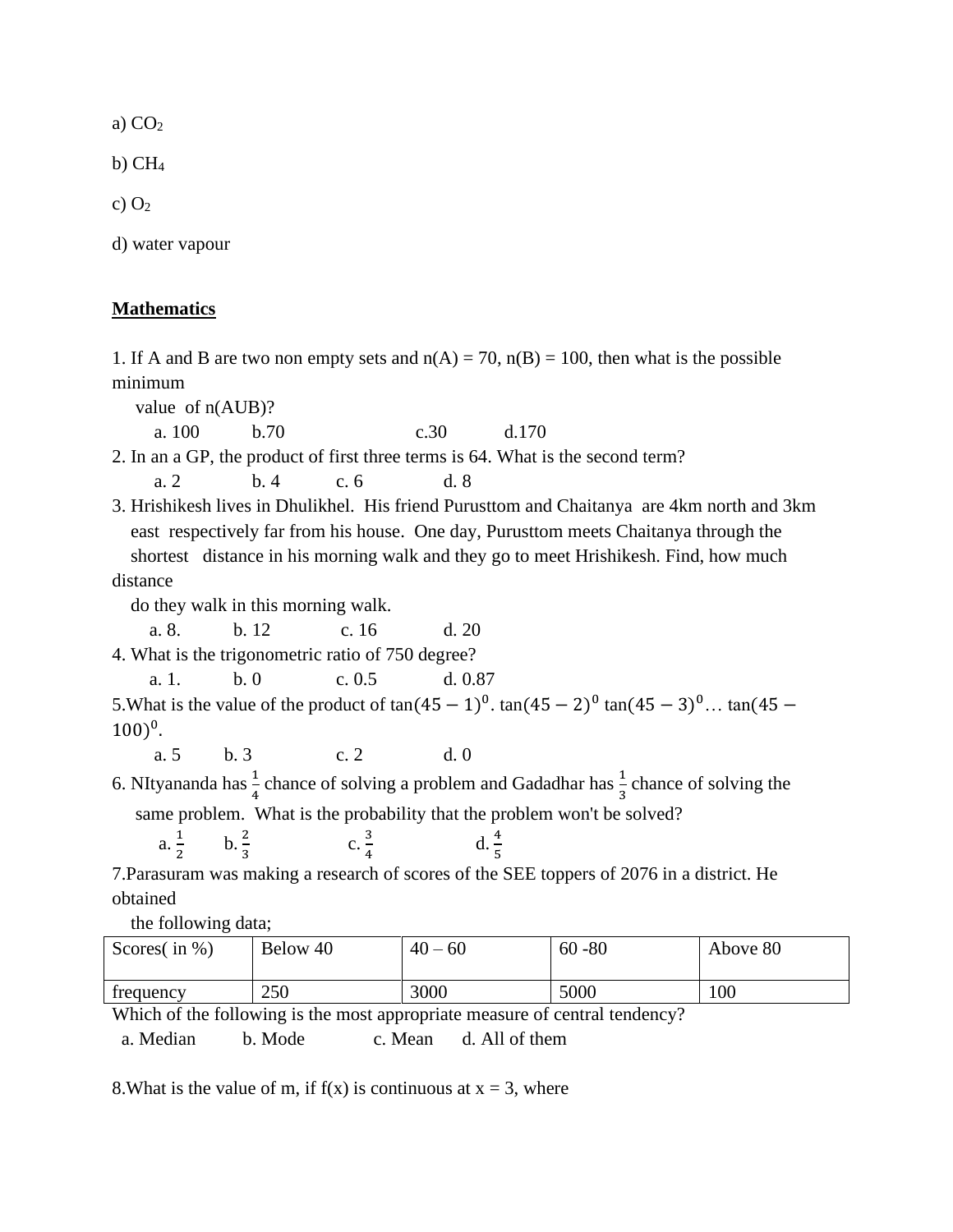$f(x) = \frac{x^2 - 5x + 6}{x - 3}$  $\frac{-3x+6}{x-3}$  for x<sup>‡</sup>3 and m for x = 3? a. 1 b. 2 c. 3 d.4

9. Which of the following is a non-singular matrix?

|  |  |  | a. $\begin{bmatrix} 2 & 1 \\ 6 & 3 \end{bmatrix}$ b. $\begin{bmatrix} 1 & 1 \\ 1 & 1 \end{bmatrix}$ c. $\begin{bmatrix} 3 & -3 \\ 3 & 3 \end{bmatrix}$ d. $\begin{bmatrix} \sin A & 1 \\ 1 & \csc A \end{bmatrix}$ |                                                                                                   |  |
|--|--|--|--------------------------------------------------------------------------------------------------------------------------------------------------------------------------------------------------------------------|---------------------------------------------------------------------------------------------------|--|
|  |  |  |                                                                                                                                                                                                                    | 10. What is the equation of the circle passing through origin and making equal intercepts 3 units |  |

on

both the axes?

| a. $x^2 + y^2 - 6x - 6y + 18 = 0$                                                       |            |                | b. $x^2 + y^2 - 6x - 6y - 3\sqrt{2} = 0$                                                   |
|-----------------------------------------------------------------------------------------|------------|----------------|--------------------------------------------------------------------------------------------|
| c. $x^2 + y^2 -6x - 6y +3\sqrt{2} = 0$                                                  |            |                | d. $x^2 + y^2 - 6x - 6y - 18 = 0$                                                          |
| 11. What is the value of b if $2 + \sqrt{5} + \frac{1}{2 - \sqrt{5}} = a + b\sqrt{5}$ ? |            |                |                                                                                            |
| a. 0                                                                                    | $b.1$ c. 2 | d <sub>3</sub> |                                                                                            |
|                                                                                         |            |                | 12. In a ground, few goats and ducks are kept. There are 30 heads and 100 legs of them all |
| together, how many ducks are there?                                                     |            |                |                                                                                            |

a. 20. b. 30 c. 40 d. 50

13. what is the sum of the odd numbers from 1 to 50? a. 600 b. 715 c. 625 d. 750

14. What comes next in the following sequence?

- 0, 1, 3, 6, 10, 15,…
- a. 21 b. 20 c. 22 d.19
- 15. The derivative of  $x^5$  is  $5x^2$ , what is the derivative of  $5x^2$ ?

a. 5x b. 2x c. 
$$
10x^2
$$
 d. 10x

- 16. For  $x \in R$ , what is the range of  $f(x) = \sqrt{x 3}$ ?
- a.  $x > 0$   $b. x \ge 0$   $c. x < 0$   $d. x \le 0$
- 17. Which of the following is false statement?

a. 
$$
n_o(A) = n(AUB) - n(B)
$$
  
b.  $n_o(A) = n(A) + n(A \cap B)$ 

c. 
$$
n(A-B) = n(AUB) - n(B)
$$
 d.  $n_0(A) + n(A \cap B) = n(A)$ 

18.  $(CosA + CosB)^2 + (SinA + SinB)^2$  equals ...

a. 
$$
4\cos^2(\frac{A-B}{2})
$$
 b.  $4\cos^2(\frac{A+B}{2})$  c.  $4\sin^2(\frac{A-B}{2})$  d.  $4\cos^2(\frac{A-B}{2})$ 

19.What is equation of the line intercepting x-axis at (5,0) and y- intercept is 3 units?  $a.3x - 5y +15 = 0$  b.  $3x + 5y +15 = 0$  c.  $3x - 5y +15 = 0$  d.  $3x + 5y - 15 = 0$ 20. For what value of p the pair of lines represented by  $4x^2 + pxy + y^2 = 0$  are coincident?

a. 0 b. 1 c. 2 d. 3

#### **Physics**

1. CGS unit of specific heat capacity is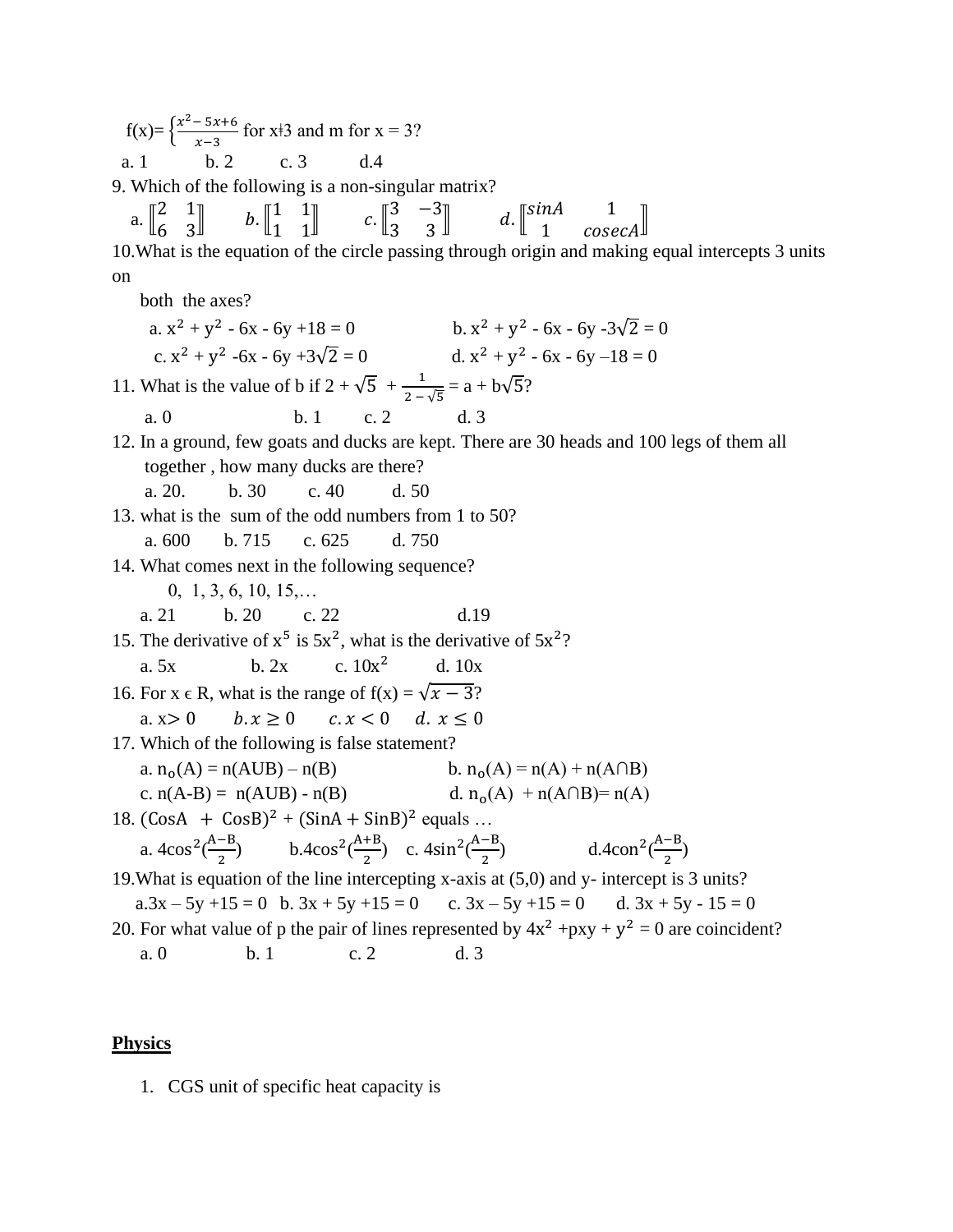- a)  $Jkg^{-1} {}^{0}C^{-1}$
- b)  $\text{Jgm}^{-1} \, {}^{0}C^{-1}$
- c) c) cal  $\text{gm}^{-1} {}^{0}C^{-1}$
- d) d) erg  $kg^{-1} {}^{0}C^{-1}$
- 2. Density of a substance in CGS system is 20  $g/m<sup>3</sup>$ . Its density in SI system is

a) $20\text{kg/m}^3$ 

- b)  $200\text{kg/m}^3$
- c)  $20000kg/m^3$
- d) 2000kg/m<sup>3</sup>
- 3. Newton first law of motion gives the
	- a) Definition of force
	- b) Definition of velocity
	- c) inertia
	- d) All of above
- 4. A body is moving with a constant speed in a straight line path. A force is not required to:
	- a) Increase its speed
	- b) decrease the movement
	- c) Change the direction
	- d) keeps it moving with uniform velocity
- 5. The weight of a stone of mass 2 kg at the center of earth is:
	- a) 19.6 N
	- b) 2 N
	- c) O N
	- d) 9.8 N
- 6. A force of 100N acting on a body gives it a speed of 200m/s in 2 sec. what is the mass of the body?
	- a)  $1 \text{ kg}$
	- b) b)  $5$  kg
	- c) c) 10 kg
	- d) d) 15 kg
- 7. When the distance between two masses is doubled , the force of attraction then becomes a)double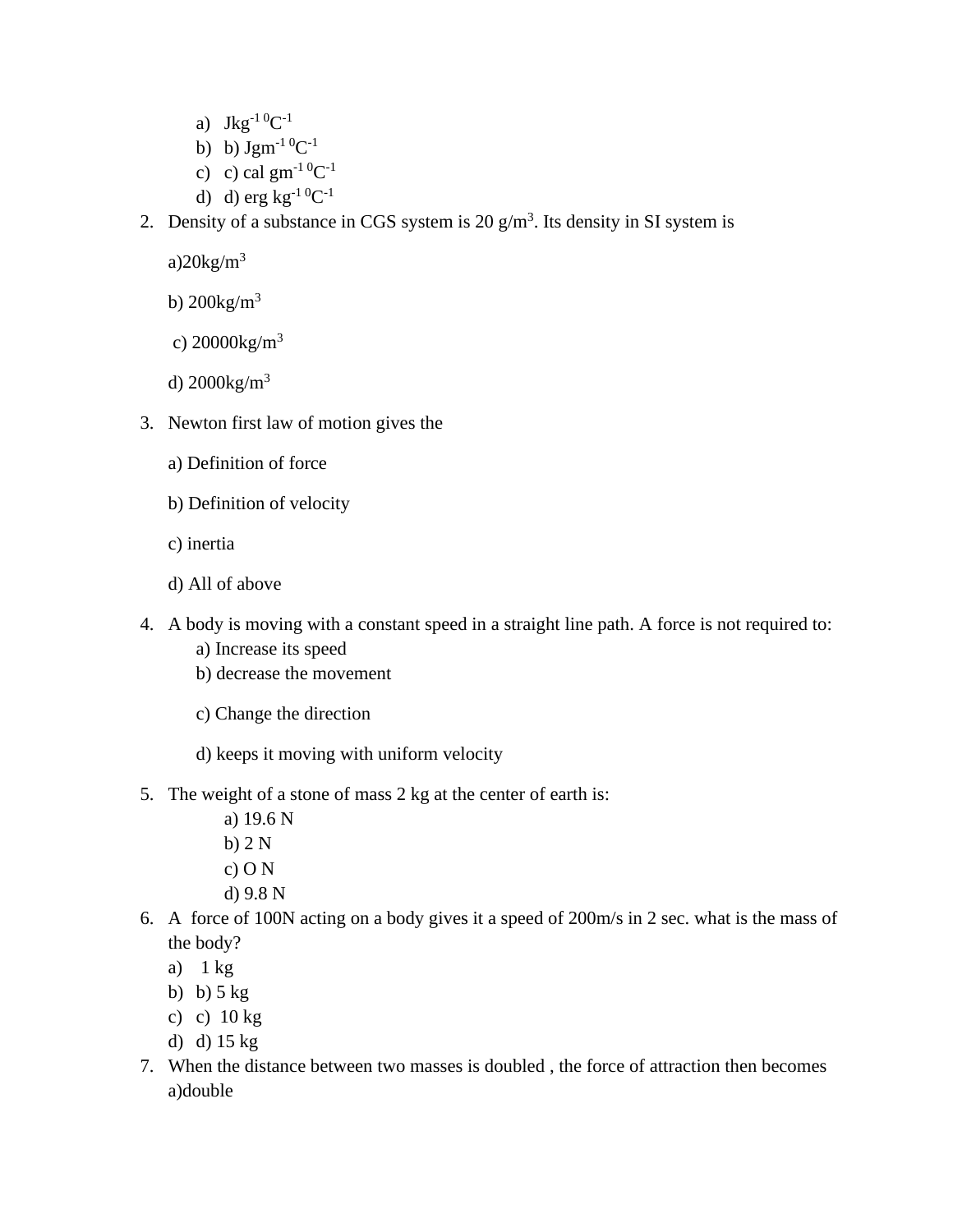b) half

- c) four times
- d) one-fourth
- 8. If a person stand carrying 5 kg weight bucket on his head, how much work is done by him.
	- a) 50J
	- b) 5J
	- c) 0J
	- d) 10J
- 9. If a stone is thrown vertically upward , the energy of stone at the top most height is known as
	- a) Kinetic energy
	- b) potential energy
	- c) heat energy
	- d) both a and b
- 10. A particle moves along a circular path under the action of a force. The work done by the force is
	- a) Negative
	- b) positive
	- c) zero
	- d) none of the above
- 11. The critical angle for a ray of light coming from a medium to air is 30°. The velocity of light in the medium is:
	- a)  $3 \times 10^8$  m/s
	- b)  $2.5 \times 10^8$  m/s
	- c)  $6\times10^8$  m/s
	- d)  $1.5 \times 10^8$  m/s
- 12. What remains unchanged for light during its refraction from one medium to another medium?
	- a)wavelength
	- b) frequency
	- c) speed
	- d) none
- 13. When convex lenses form a virtual, erect and magnified image of the object?
	- a) When placed between 2F and F
	- b) When placed between F and O
	- c) When placed at F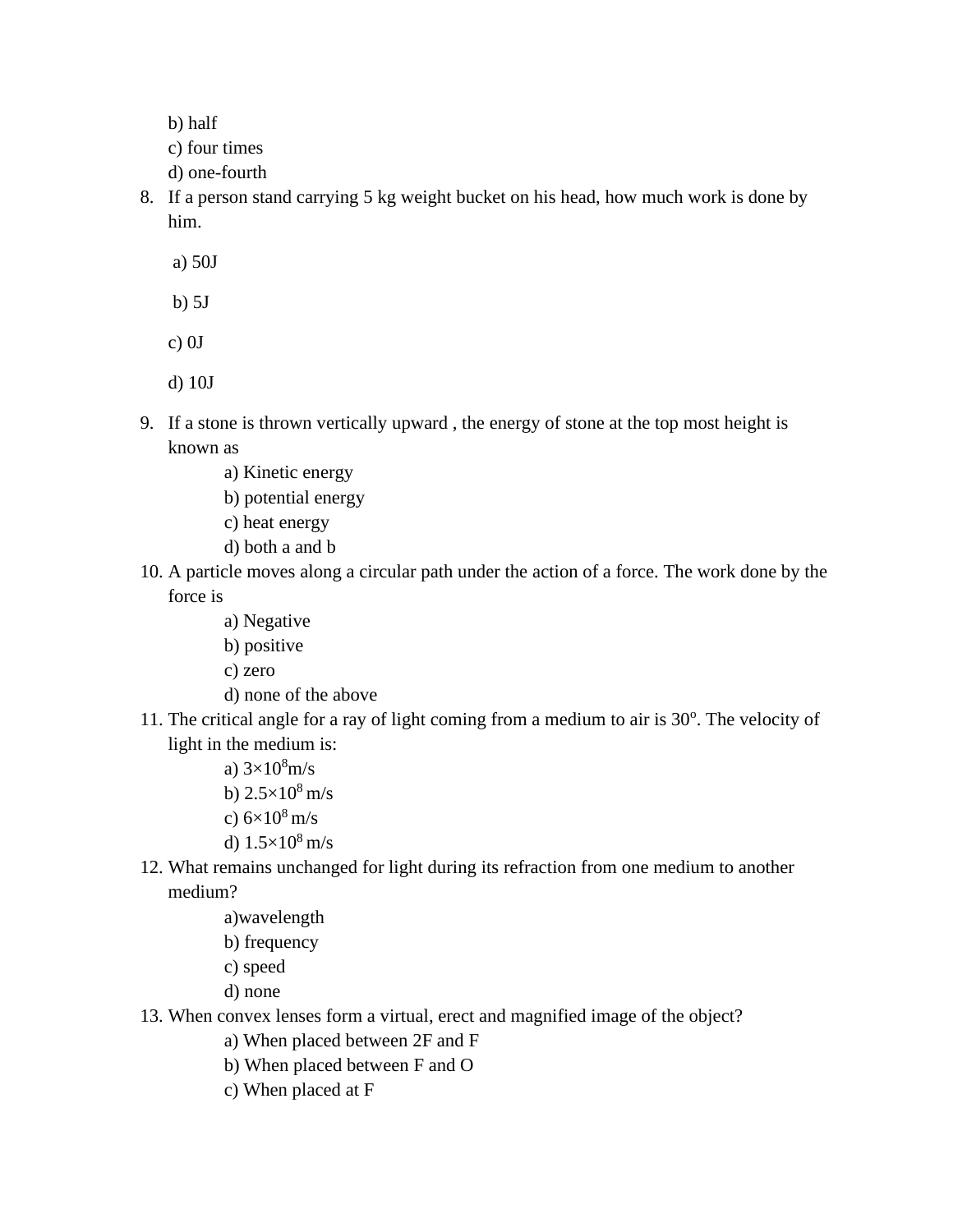d)When placed at 2F

14. Which one is the formula to calculate upthrust.

a) U=hdg

- b) U=mgh
- c) U=Vdg
- d) U=Adg

15. Which of the following does not affect the speed of sound?

- a) Density
- b) temperature
- c) humidity
- d) pressure
- 16. Heat given off by 200g of water which cools from  $100^0C$  to  $20^0C$  is
- a) 16 kilo cal
- b) 120 kilo cal
- c) 40 kilo cal
- d) 160 kilo cal

17. A man would feel iron and wooden block equally cold or hot at

- a)  $98.6^{\circ}$ C
- b)  $98.6^0R$
- c)  $98.6^0$ F
- d)  $98.6^0$ K

18. Two resistors each of resistance 2 ohm are connected parallel then what equivalent resistance is

- a) 1 ohm
- b) 2 ohm
- c) 1.5 ohm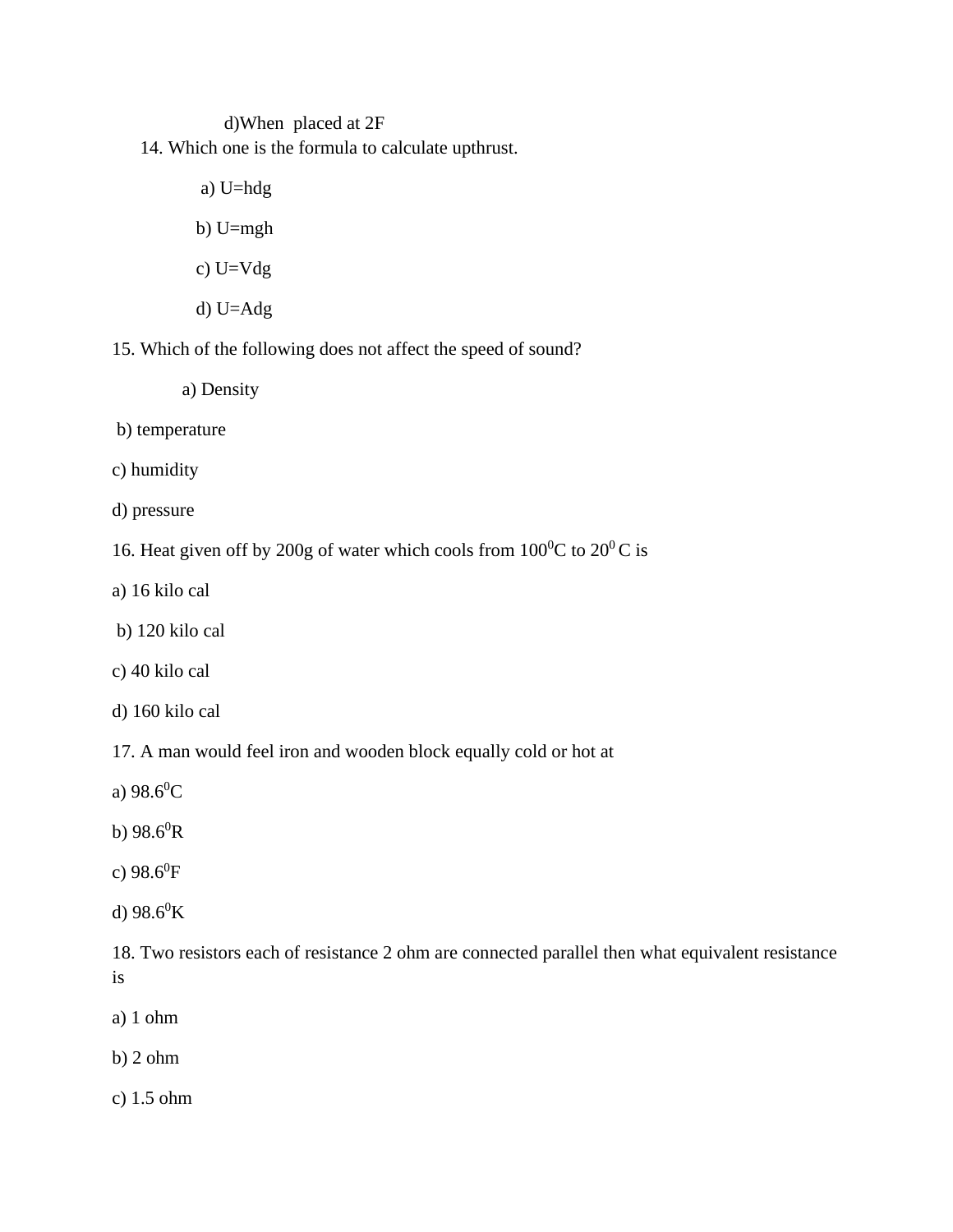d) 4 ohm

19. Transformers are based on the principle of

- a) motor effect
- b) heating effect
- c) mutual induction
- d) none

20. The capacity of fuse required to heat a 1000W heater in 220V line is

a) 5A

b) 2.5A

c) 10A

d) no need of fuse

## **English**

- 1. Two and Two ……………..four.
	- A. make
	- B. makes
	- C. is making
	- D. made
- 2. No sooner …………..I reached there than he stood up.
	- A. Do
	- B. did
	- C. has
	- D. had
- 3. He has not met me ………he came from India.
	- A. For
	- B. after
	- C. to
	- D. since
- 4. To express intention one might use ………..
	- A. Are you coming ?
	- B. Will you be there?
	- C. I think I'll join the class
	- D. I should start a business
- 5. Which of the following expressions expresses warning?
	- A. I'm sorry I cannot……………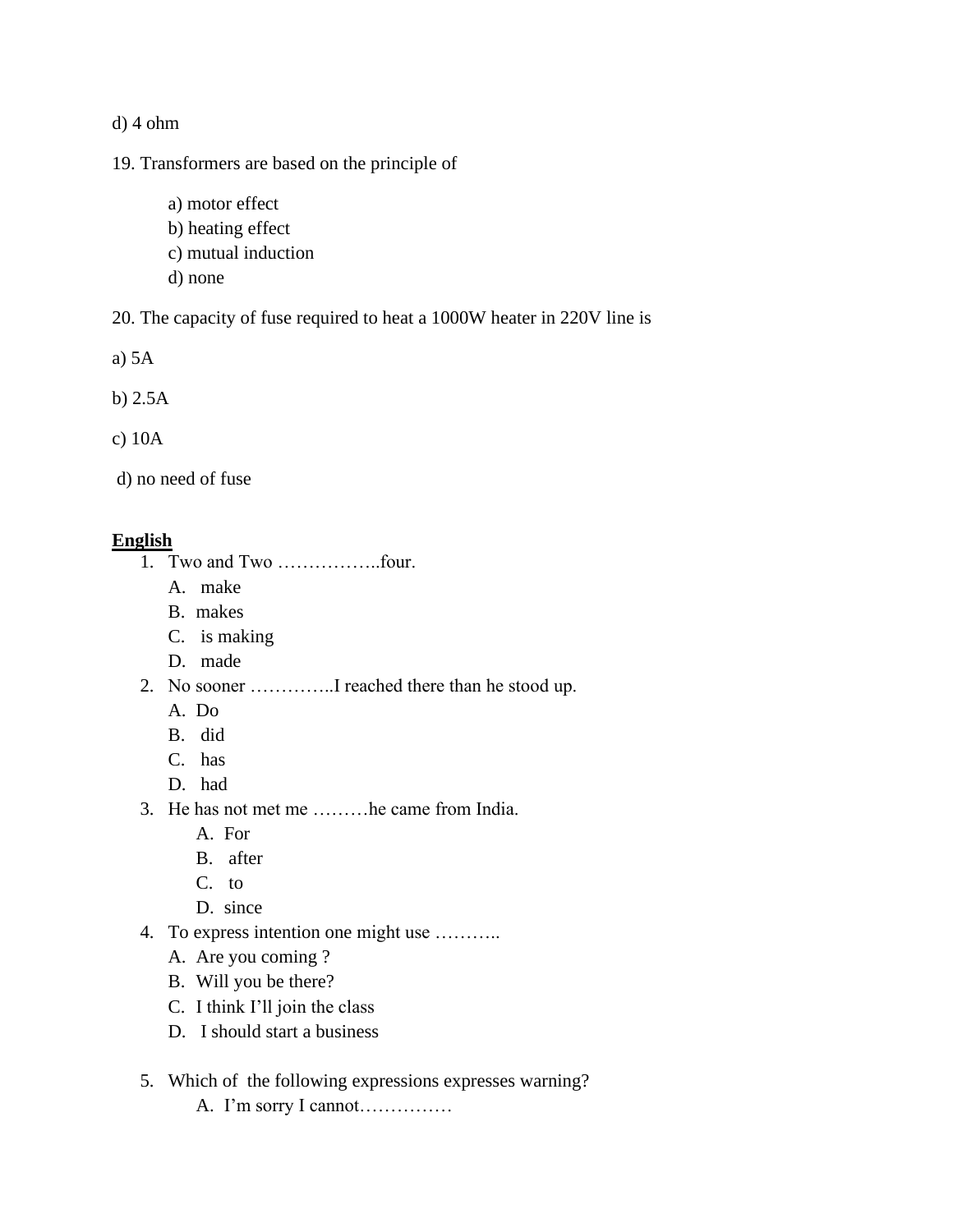- B. No way!
- C. Watch out!
- D. Don't be silly
- 6. What are the components of a good paragraph?
	- A. Topic sentence, body and conclusion
	- B. thesis statement, conclusion, examples
	- C. topic sentence, body, examples
	- D. topic sentence, introduction, conclusion
- 7. 'Love is as strong as death but jealousy is as cruel as death' is an example of ..
	- A. Prosody
	- B. parody
	- C. simile
	- D. pun
- 8. The word that is outdated or out of use is ………………….
	- A. Ancient
	- B. stable
	- C. obsolete
	- D. absolute
- 9. Which prefix is used with the following words: Behave, Guide, Use?
	- A. In
	- B. mis
	- C. dis
	- D. re
- 10. Pick out the word which is correctly spelt
	- A. Bureaucracy
	- B. bureocracy
	- C. buraucracy
	- D. burocracy
- 11. We should abide ……………the advice of our teacher.
- A. With
- B. of
- C. for
- D. by
- 12. To smell rat means
	- A. Get bad smell of the dead rat
	- B. To be in a bad mood
	- C. To suspect foul dealings
	- D. To listen eagerly
- 13. She is …………..clever, but his boss is rather stupid.
	- A. Fairly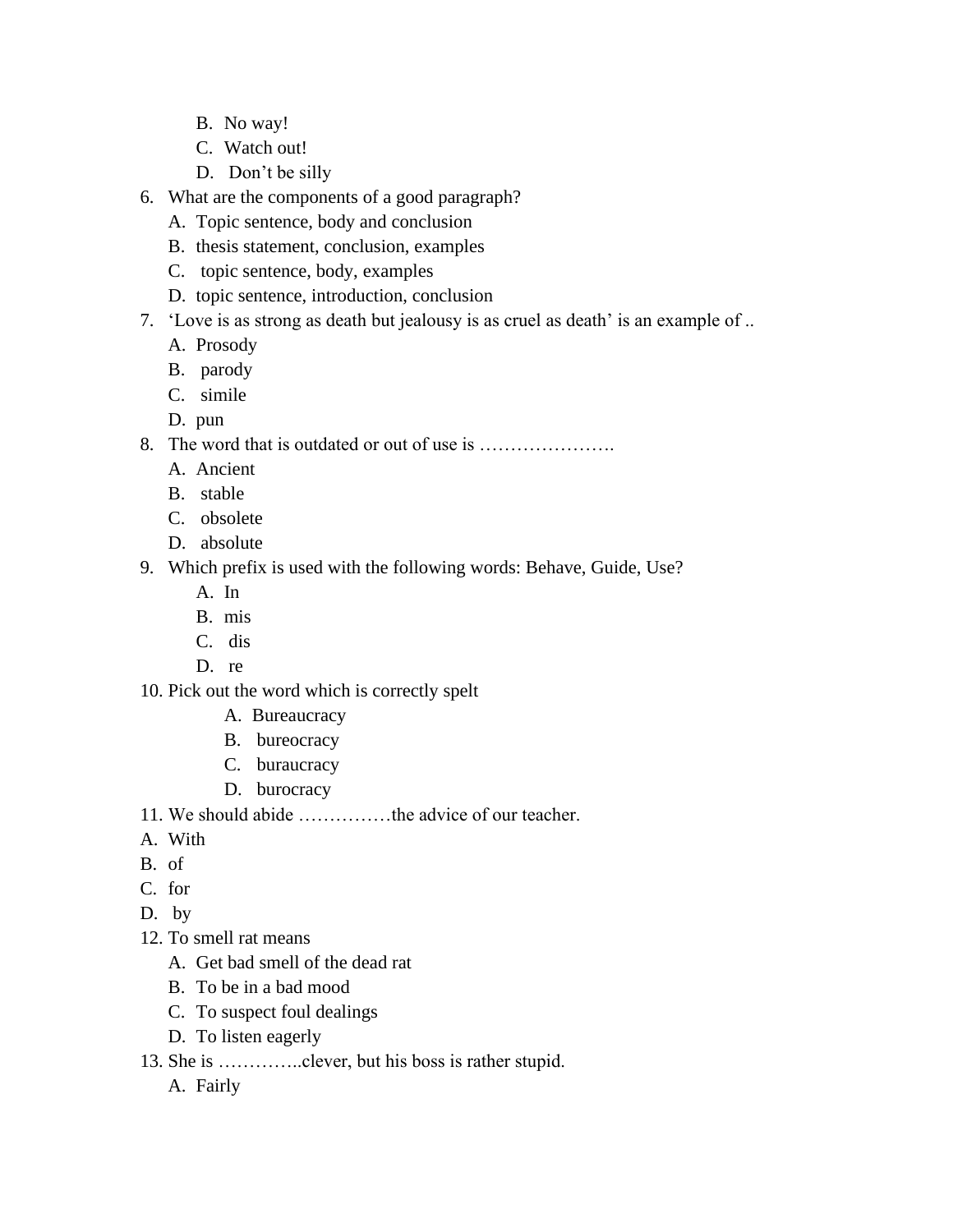| B. almost                                                      |
|----------------------------------------------------------------|
| C. nearly<br>D. rather                                         |
| 14. Forty kilometers a long distance.                          |
| A. is                                                          |
| B. are                                                         |
| C. have                                                        |
| D. has                                                         |
| 15. We agree your proposal.                                    |
| A. of                                                          |
| B. to                                                          |
| C. by                                                          |
| D. with                                                        |
|                                                                |
| A. was bought                                                  |
| B. bought                                                      |
| C. were bought                                                 |
| D. had been bought                                             |
| 17. I helped him (clean) the house.                            |
| A. clean                                                       |
| B. cleaned                                                     |
| C. to clean                                                    |
| D. cleaning                                                    |
| 18. By the end of this month, I (plant) trees for three hours. |
| A. will plant                                                  |
| B. will have planted                                           |